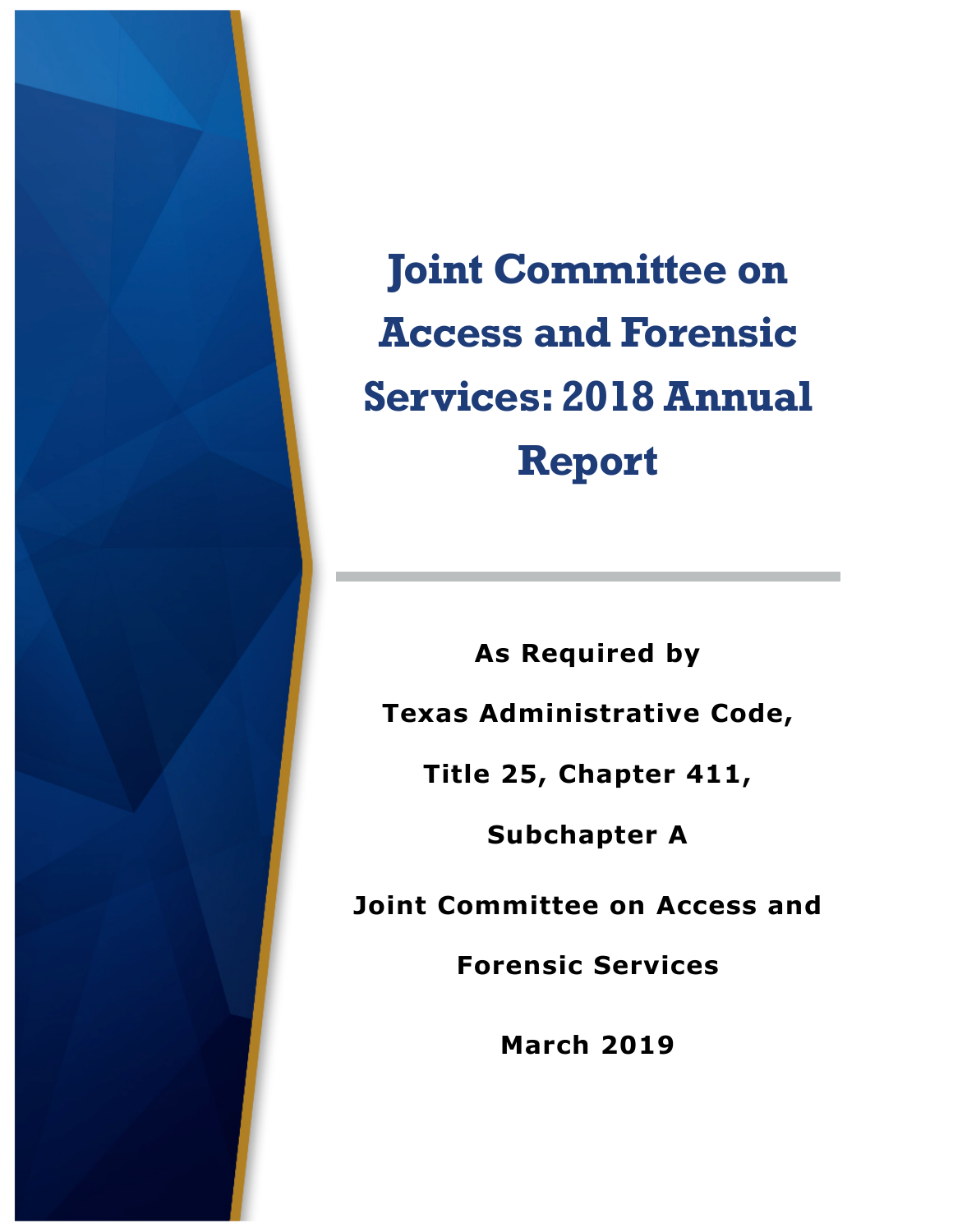# **Table of Contents**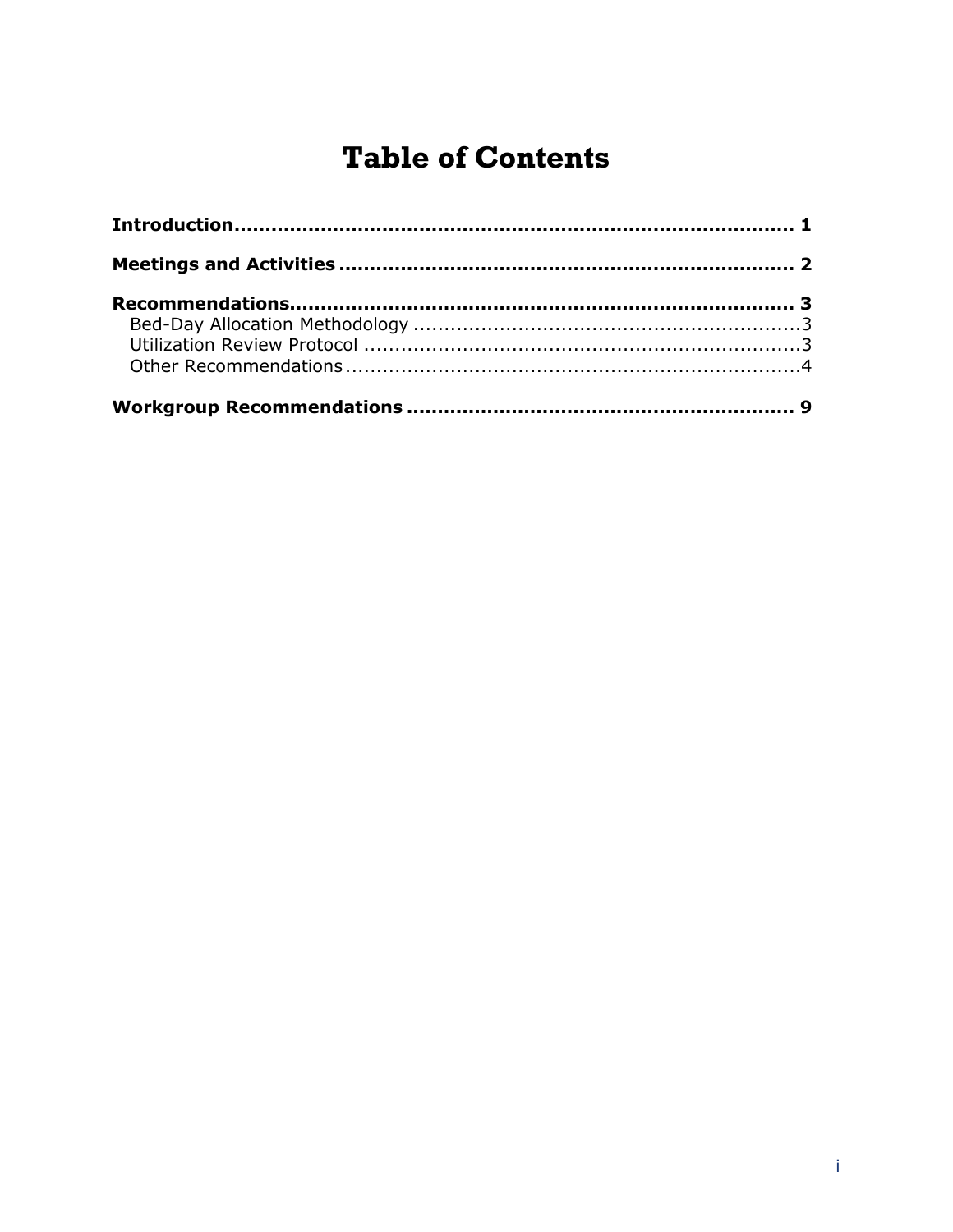## <span id="page-2-0"></span>**1. Introduction**

The Joint Committee on Access and Forensic Services (JCAFS) was established after the 84th Legislative Session to fulfill the requirements of [Health and Safety Code](http://www.legis.state.tx.us/tlodocs/84R/billtext/html/SB01507F.HTM)  [\(HSC\), Sections 532.0131 and 533.0515. T](http://www.legis.state.tx.us/tlodocs/84R/billtext/html/SB01507F.HTM)he JCAFS' statutory responsibilities are to make recommendations for a comprehensive plan for effective coordination of forensic services, to make recommendations and monitor implementation of a bed day allocation methodology and utilization review protocol for state-funded beds in state hospitals and other inpatient mental health facilities.

The JCAFS forensic recommendations were submitted as required in fiscal year 2016, as were its initial recommendations for an updated bed day allocation methodology and utilization review protocol. The JCAFS is required to submit updated recommendations regarding the bed day allocation methodology and utilization review protocol every even-numbered year.

Texas Administrative Code, Title 25, Chapter 411, Subchapter A, requires the JCAFS to submit an annual report to the Health and Human Services Commission's (HHSC) Executive Commissioner. This report provides a summary of the JCAFS' fiscal year 2018 meetings, activities and recommendations.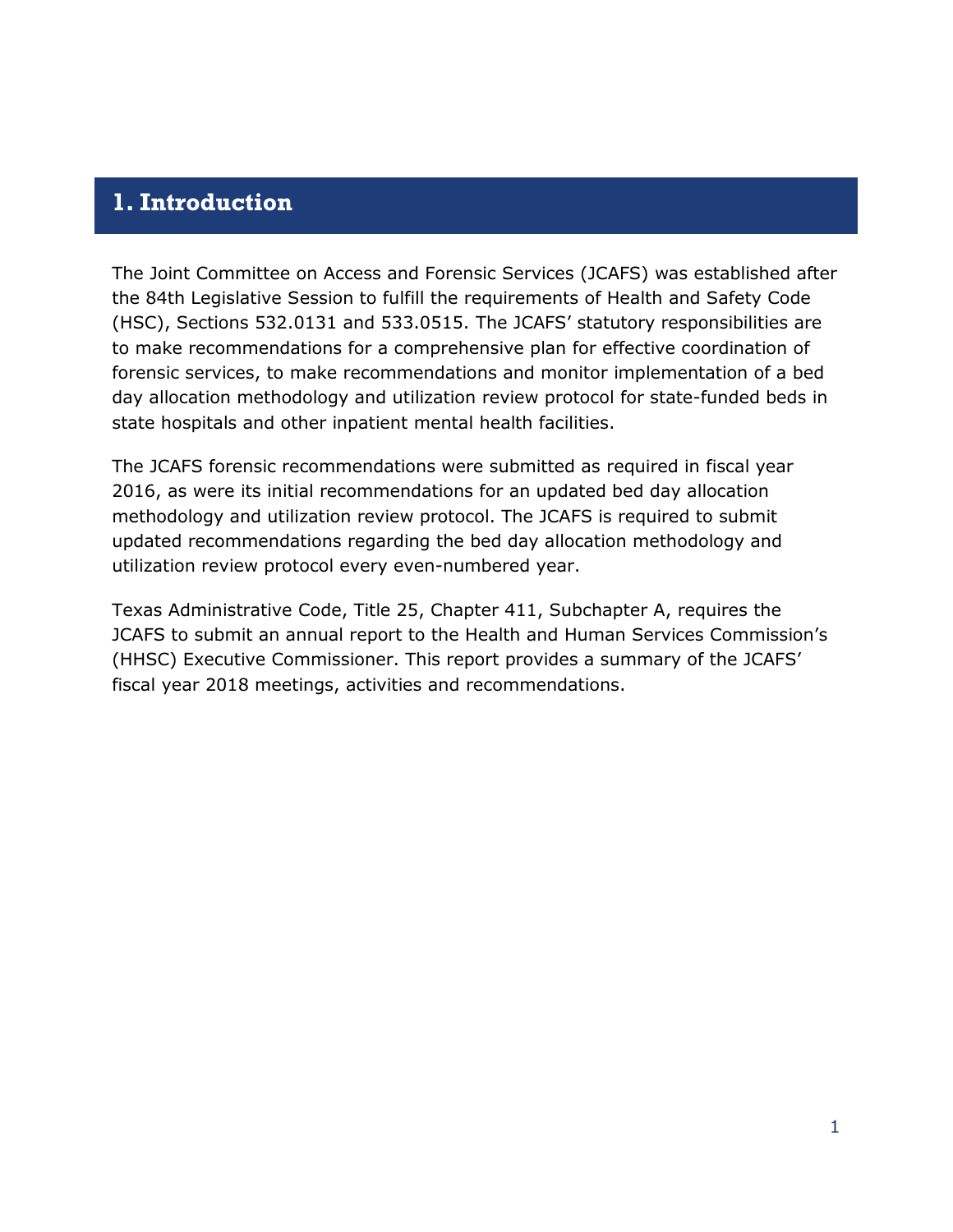# <span id="page-3-0"></span>**2. Meetings and Activities**

The JCAFS met four times in fiscal year 2018:

- October 25, 2017
- January 19, 2018
- April 25, 2018
- August 25, 2018

In fiscal year 2018, the JCAFS accomplished the following activities:

- Monitoring implementation of the updated bed day allocation methodology and utilization review protocol;
- Completing utilization review of readmissions;
- Submitting to the Executive Commissioner updated recommendations for a bed day allocation methodology and utilization review protocol; and
- Developing recommendations to address needs within the state's mental health delivery system that impact the demand for state-funded beds in state hospitals and other inpatient mental health facilities.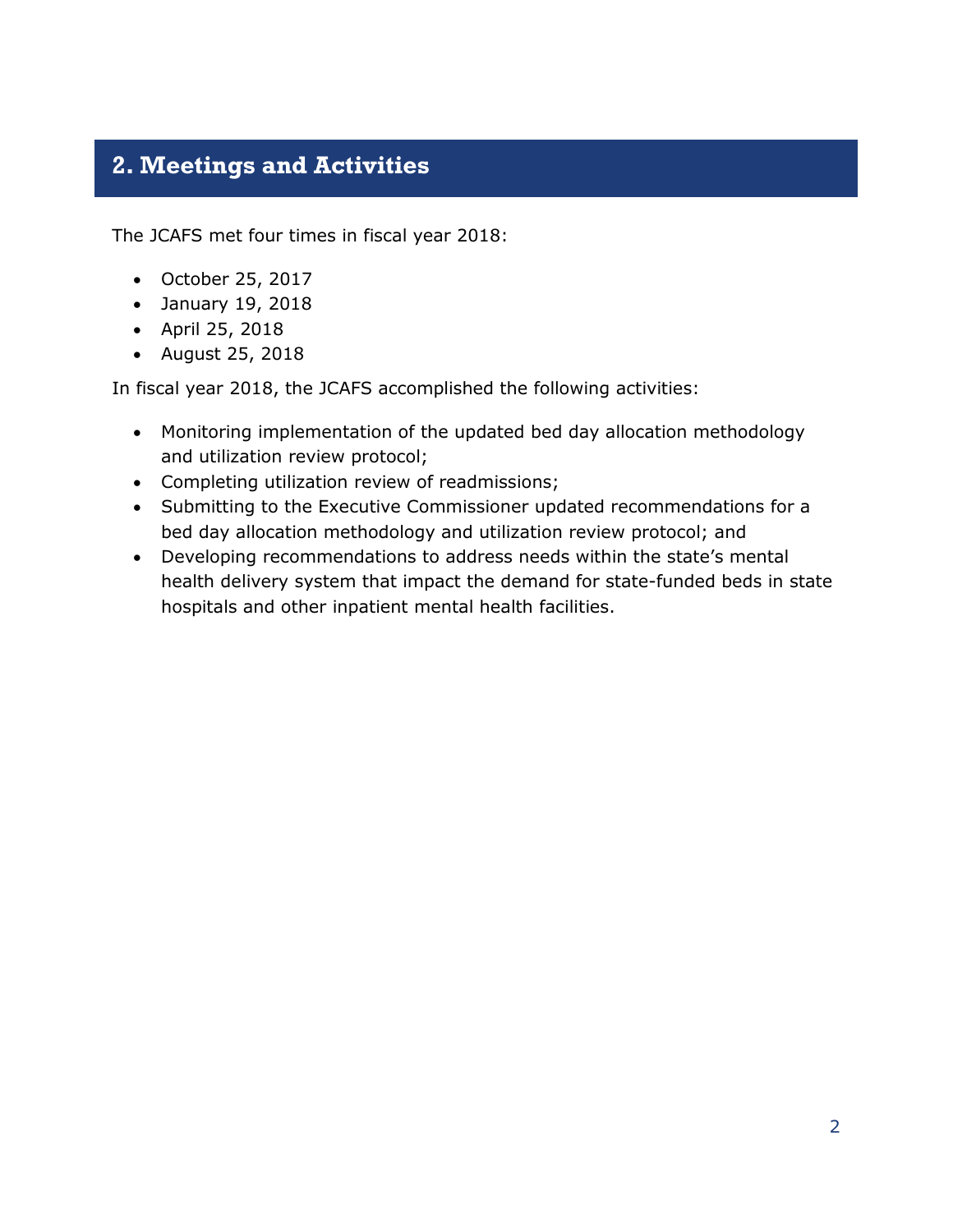# <span id="page-4-0"></span>**3. Recommendations**

#### <span id="page-4-1"></span>**Bed-Day Allocation Methodology**

In fiscal year 2016, the JCAFS recommended changing the state's bed-day allocation methodology to allocate bed days based on the poverty-weighted population. This methodology gives double weight to the population with incomes at or below 200 percent of the Federal Poverty Level. The Executive Commissioner accepted these recommendations and HHSC implemented the updated methodology in September 2016.

Over the past two years, the JCAFS monitored implementation of the bed-day allocation methodology through the Hospital Bed Day Allocation Report (HBAR). In fiscal year 2018, the Access subcommittee reviewed the methodology, considering each of the factors specified in HSC Section 532.0515. The JCAFS recommends no changes to the current methodology for the 2019-20 biennium.

#### <span id="page-4-2"></span>**Utilization Review Protocol**

The current utilization review protocol is designed to understand and address factors driving observed patterns of utilization. The utilization review protocol, paired with the metric established using the bed-day allocation methodology, presents a problem-solving approach to support efficient and effective utilization of beds within the state hospital system.

For the 2019-20 biennium, the JCAFS recommends maintaining the current protocol, which uses a flexible framework that can be tailored to address specific utilization issues. Responsibility for implementing the utilization review protocol is assigned to the Access subcommittee of the JCAFS and includes:

- Review of statewide and local data;
- Teleconferences with local authorities and state hospitals;
- Other review activities as needed; and
- Follow-up to assess results.

The JCAFS also recommends continuing distribution of the HBAR to provide local authorities with detailed data about their bed day utilization.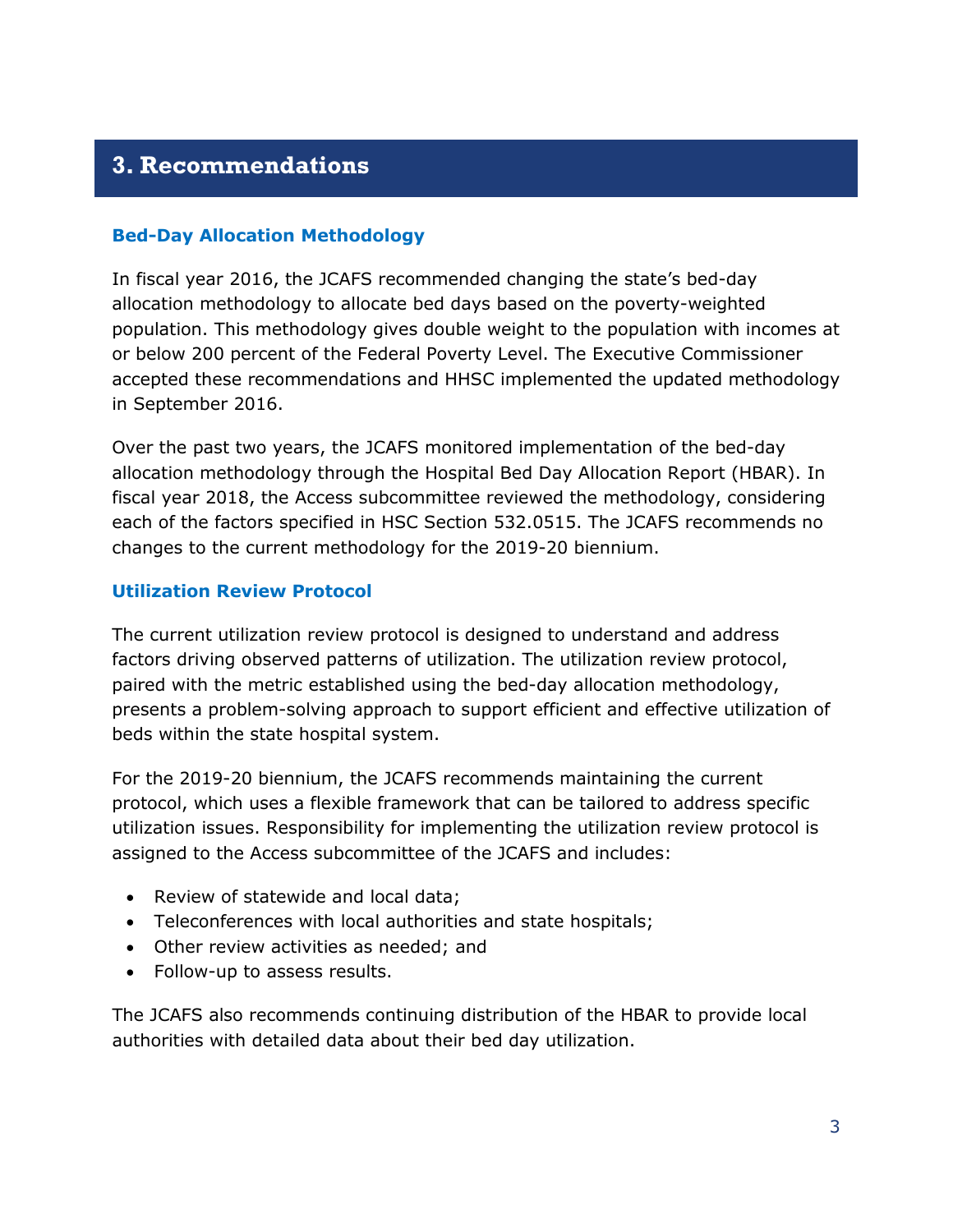The JCAFS further recommends compiling successful utilization management strategies identified during the review to provide a statewide resource for local authorities and state hospitals.

#### <span id="page-5-0"></span>**Other Recommendations**

Inpatient capacity continues to be an urgent need across the state. The 85th Texas Legislature invested substantial resources to address critical capacity and facility needs, appropriating additional funds to purchase private psychiatric beds and launching a multiyear project to expand, renovate, and transform the state hospital system. With funds appropriated last session, HHSC began the first of three phases of the state hospital redesign project, which is expected to add a total of 338 state beds to the state hospital system, including 70 maximum security beds. The JCAFS supports full implementation of the Comprehensive Plan for State-Funded Inpatient Mental Health Services. In addition, the JCAFS recommends continued monitoring of capacity demands that have clearly identified metrics and outcomes, to ensure redesign plans address the need to provide timely access to patient care.

In the past decade, the Legislature and local governments have also made significant investments to develop crisis response and stabilization services across the state. Although many communities still lack community-based alternatives to inpatient care, these investments have enabled many individuals in crisis to be stabilized without hospitalization. The results of utilization review and reports from stakeholders suggest the most critical needs at this time are for transitional and long-term community housing and supports so that individuals can be successfully discharged from hospital services and maintain stability in the community. The JCAFS recommends further investment in the following areas:

1. Affordable community-based housing options and tenancy support services. The lack of safe and affordable housing may be one of the primary factors contributing to hospital admission and readmission, and the JCAFS identifies housing as a crucial and urgent deficit in the behavioral health service system. The JCAFS recommends expanding resources for a range of housing options for independent living and structured facility residences, including supports to help individuals obtain and maintain housing, such as housing navigators. In addition, statutory authority is needed to provide appropriate regulation and oversight for a range of residential settings.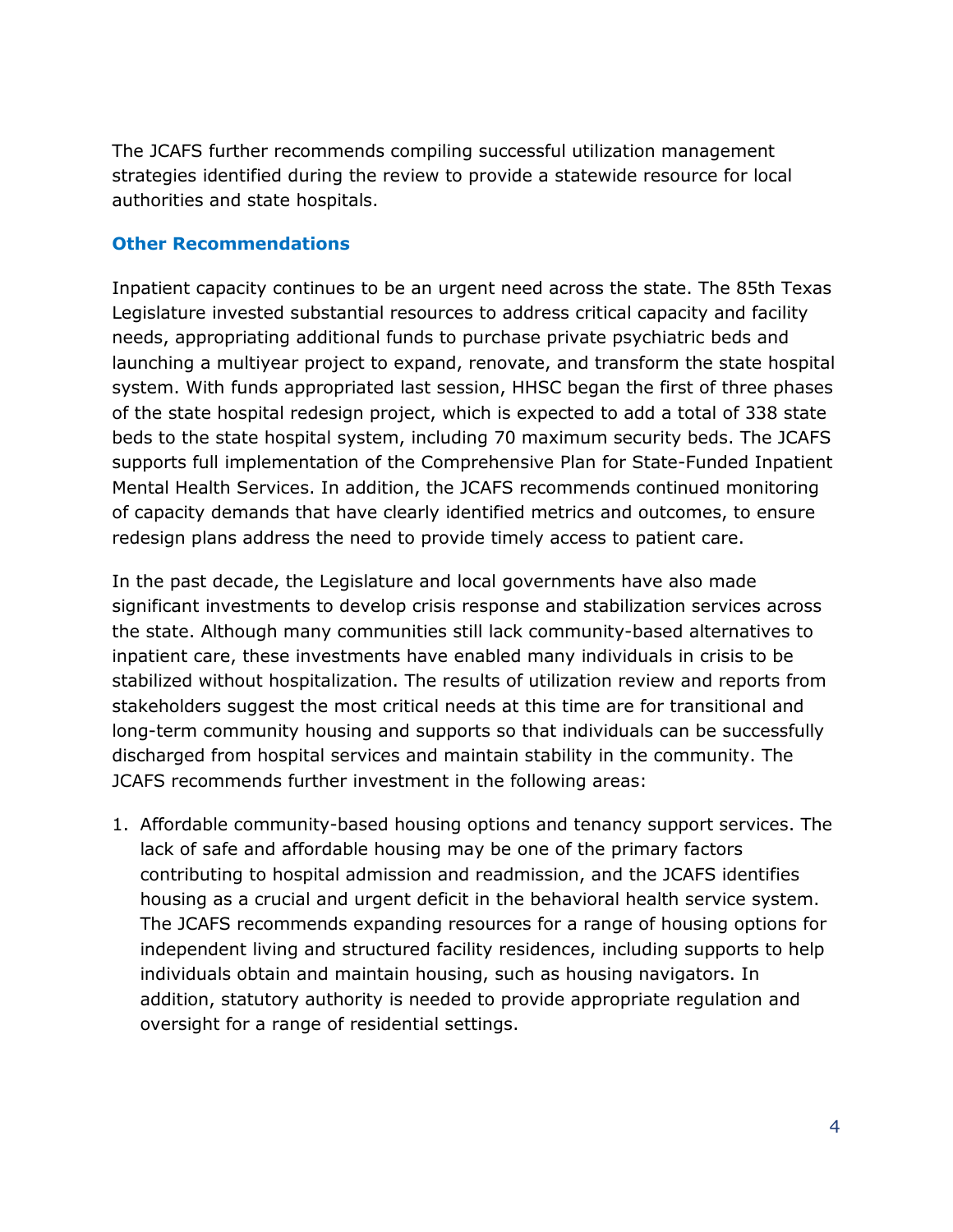- 2. Facility-based step-down services for patients discharged from state and local hospitals, which can also be used to "step-up" services for individuals at risk of hospitalization.
	- a. A significant number of patients remain in the hospital when they no longer need an inpatient level of care, often because there is no suitable community placement. Many of these individuals need continued 24-hour supervision and support for a period of time, but few alternatives exist. Transitional step-down facilities would allow these individuals to move out of the hospital and continue treatment in preparation for transition to outpatient services.
	- b. Patients on forensic commitment face additional barriers to discharge. There is a need for community-based options that are satisfactory to the courts and appropriately address patient and community safety.
	- c. Another group with serious barriers to discharge are those with dementia and other neurocognitive disorders. Many of these patients have a history of unsuccessful placement in nursing facilities and may require a care setting with enhanced services and supports to fully address their psychiatric needs and enable them to achieve long-term community tenure.
- 3. Substance use treatment and appropriate levels of mental health services. The presence of co-occurring substance use disorders is another key factor leading to the need for inpatient care. Without appropriate treatment, these individuals are at high risk for continuing episodes of crisis and hospitalization. In addition, capacity is often limited in the more intensive levels of mental health services. The ability to treat co-occurring disorders should become an integrated part of all new treatment programs.
- 4. A robust system of peer services within each local service area. Without meaningful community connections, individuals with mental illness have difficulty achieving long-term stability. Peers play a vital role in helping individuals engage with needed services and begin a pathway to recovery.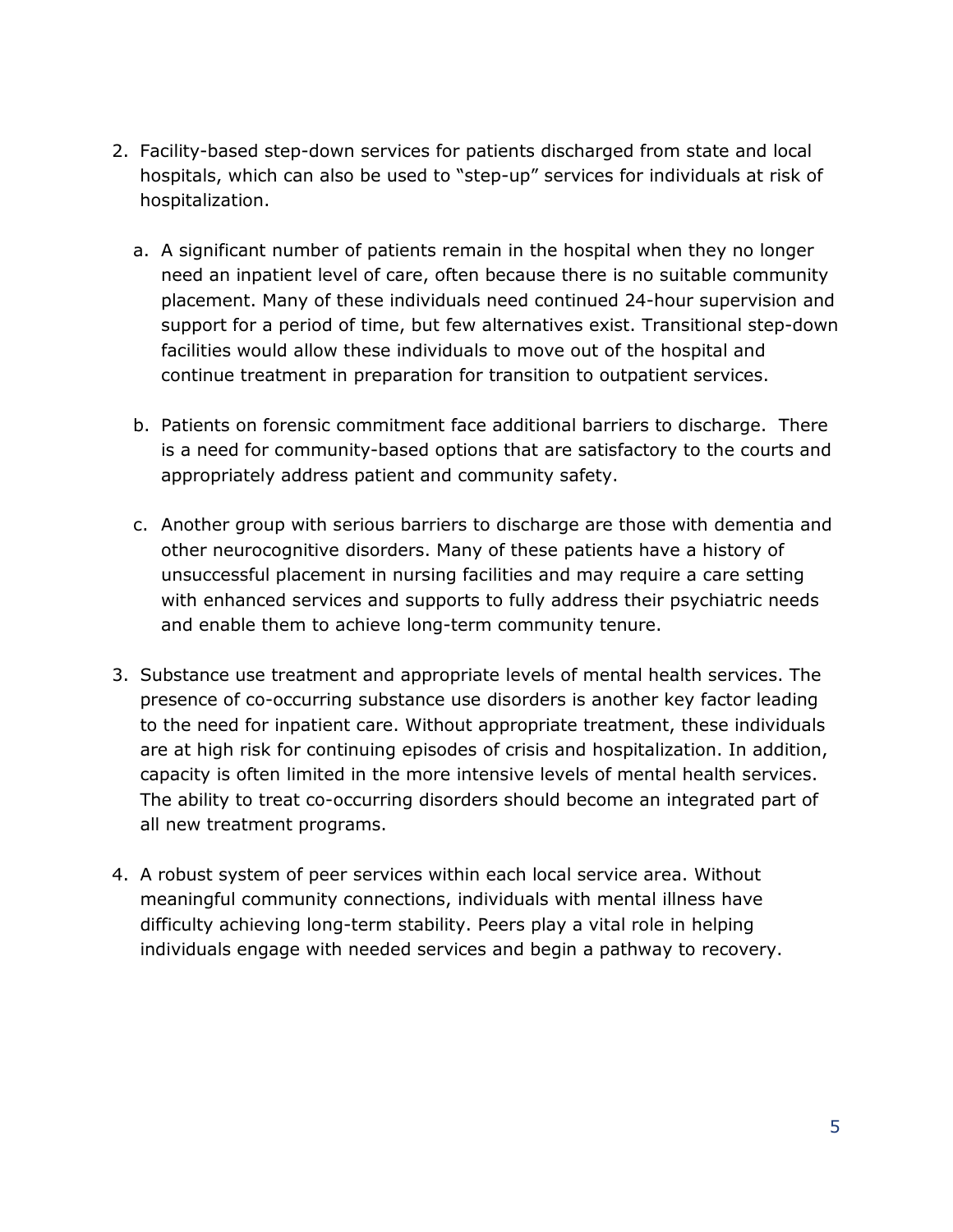- a. Many individuals do not successfully transition from inpatient care to outpatient services and supports. Peer bridgers, or navigators, are highly effective in helping patients engage with outpatient care, navigate and connect with needed supports, and begin to build meaningful connections in the community.
- b. Peer services continue to be an important element of support after the transition period. When people have meaningful relationships and lives, they are better able to achieve stable, long-term recovery. Peers have a unique ability to support the development of these critical long-term connections and systems of support in the community.
- 5. Community-based options for individuals with co-occurring intellectual and developmental disabilities and behavioral health disorders. These individuals face unique challenges in transitioning to the community, and many providers are not equipped to meet their needs. Increasing the availability of housing options from Home and Community-Based Services and other residential treatment options, and expanding provider training in Trauma Informed Care could enable more of these individuals to move into community-based settings.

In addition to these specific areas of need, the JCAFS recognizes a number of systemic issues that must be addressed.

6. Early and easy access to services and supports. A substantial proportion of the demand for crisis and acute care, including the growing rate of forensic commitments, results from gaps and capacity deficits in community-based services. The mental health system is just beginning to provide early intervention that can avert a lifetime of serious mental illness. For individuals already facing those challenges, appropriate treatment and community supports are not always available and accessible. And while progress has been made, the state is still in the early stages of developing a robust system of peer services and recovery supports to help individuals establish meaningful connections in their communities, connections that are vital to long-term recovery. Continued development of a proactive and accessible system of early and recoveryoriented care will, over time, reduce the demand for the intensive services that are needed to respond to individuals in crises. This is especially important given the fact that demand for intensive services is growing along with the continual growth of Texas' population.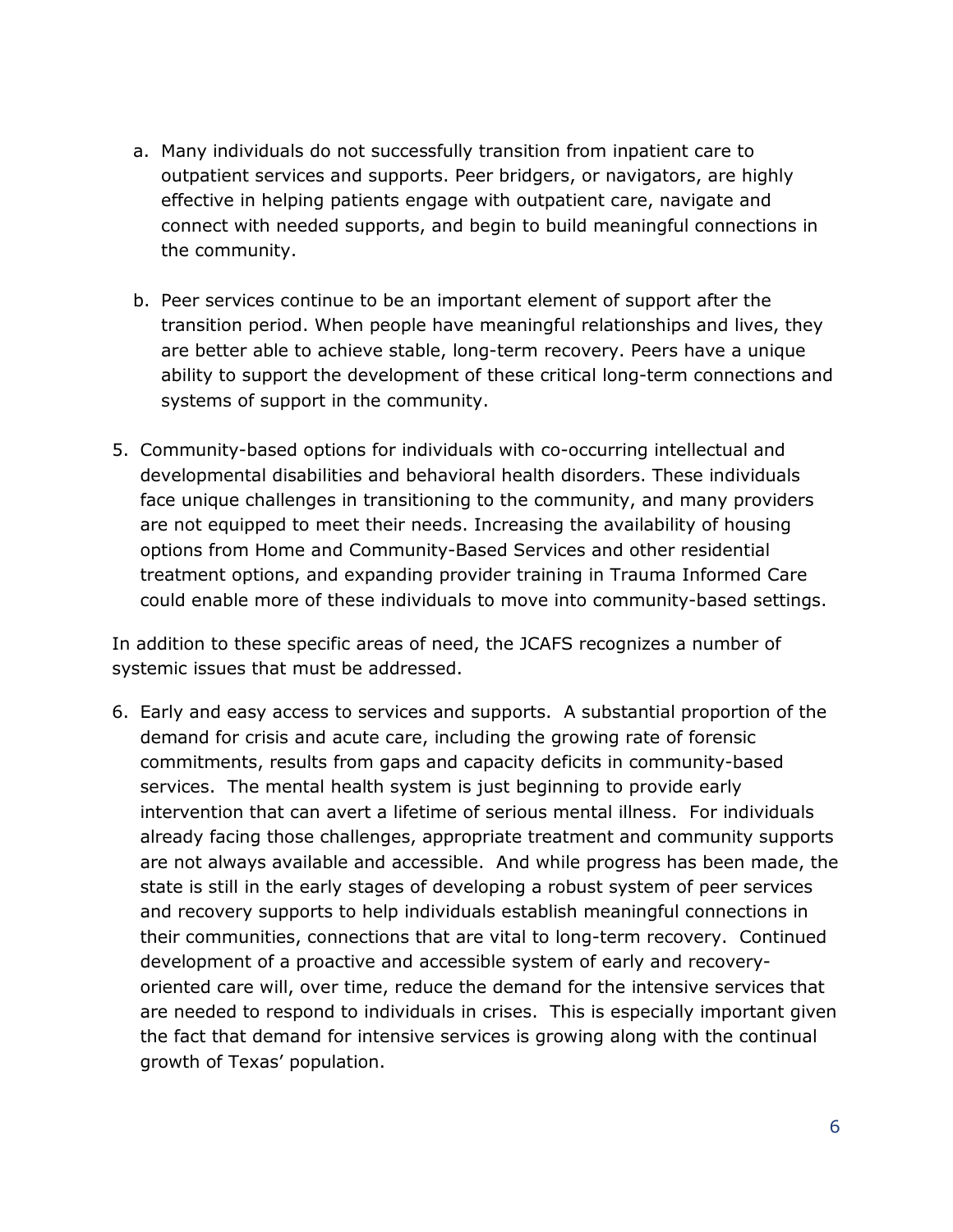- 7. Development of the behavioral health workforce. The state faces significant shortages of behavioral health professionals at all levels, and challenges recruiting and retaining staff in the public behavioral health system have at times hindered service delivery.
	- a. In addition to prescribers and other licensed professionals, many areas have difficulty hiring unlicensed staff and peer providers. The public behavioral health system would benefit from investments in strategies to attract and support staff. In particular, the JCAFS recommends robust loan repayment programs across the professions and competitive pay, particularly for staff at the lower end of the pay scale, including peer providers.
	- b. It is not sufficient to simply provide adequate numbers of providers. Staff must be trained in a model of recovery-oriented, person-centered care to equip them with the skills they need to support individuals in achieving meaningful and stable lives in the community.
- 8. Continuation of existing services. Hundreds of programs statewide face potential reduction or elimination because they lack a stable source of long-term funding. In addition, the increasing proportion of forensic utilization in state hospitals jeopardizes vital and long-standing sources of third party and disproportionate share revenue that support the state hospital system.
	- a. New funds provided by the 85th Legislature enabled communities across the state to establish collaborative projects that respond to pressing local needs. Due to an initial ramp-up period, the momentum achieved by these programs cannot be maintained without supplemental appropriations to support current service levels.
	- b. The state's Medicaid 1115 Transformation Waiver currently supports over 400 behavioral health projects across the state, and funding from the waiver represents more than 30 percent of funding for Local Mental Health Authorities. In operation for more than seven years, these programs constitute an essential part of local and regional service systems across the state. However, the waiver ends in less than three years, threatening the continued existence of these services. At the same time, local hospitals will face the end of Uncompensated Care payments.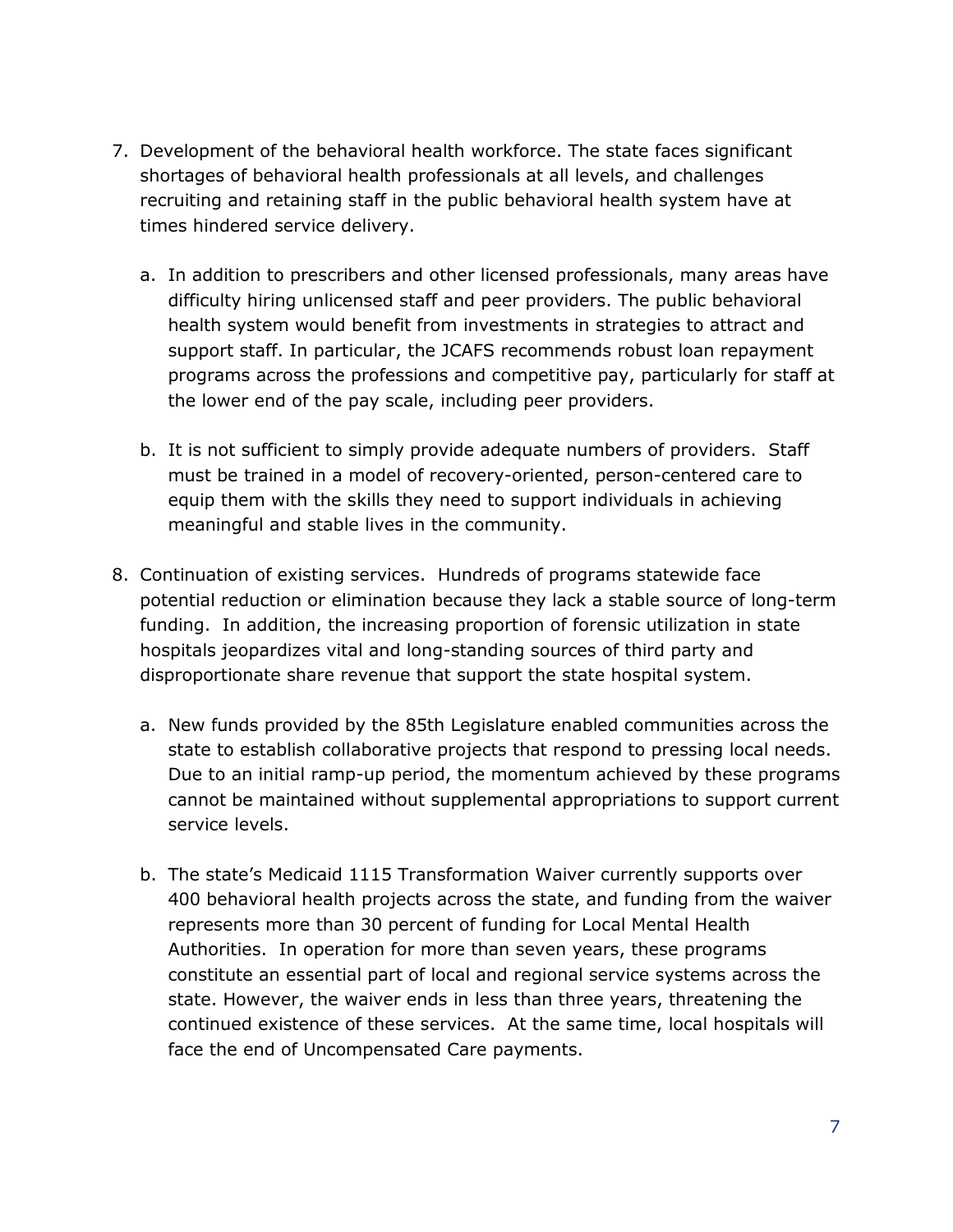It is critical that state leaders address the challenges presented by the end of the waiver to avoid a major setback in the progress that has been achieved over the past decade.

c. Third-party payments and disproportionate share payments have been critical revenue sources for state hospitals for decades. The increasing proportion of forensic patients in the state system has already substantially reduced third party payments and threatens the loss of disproportionate share payments. This issue must be considered when identifying resources needed to support the state hospital system.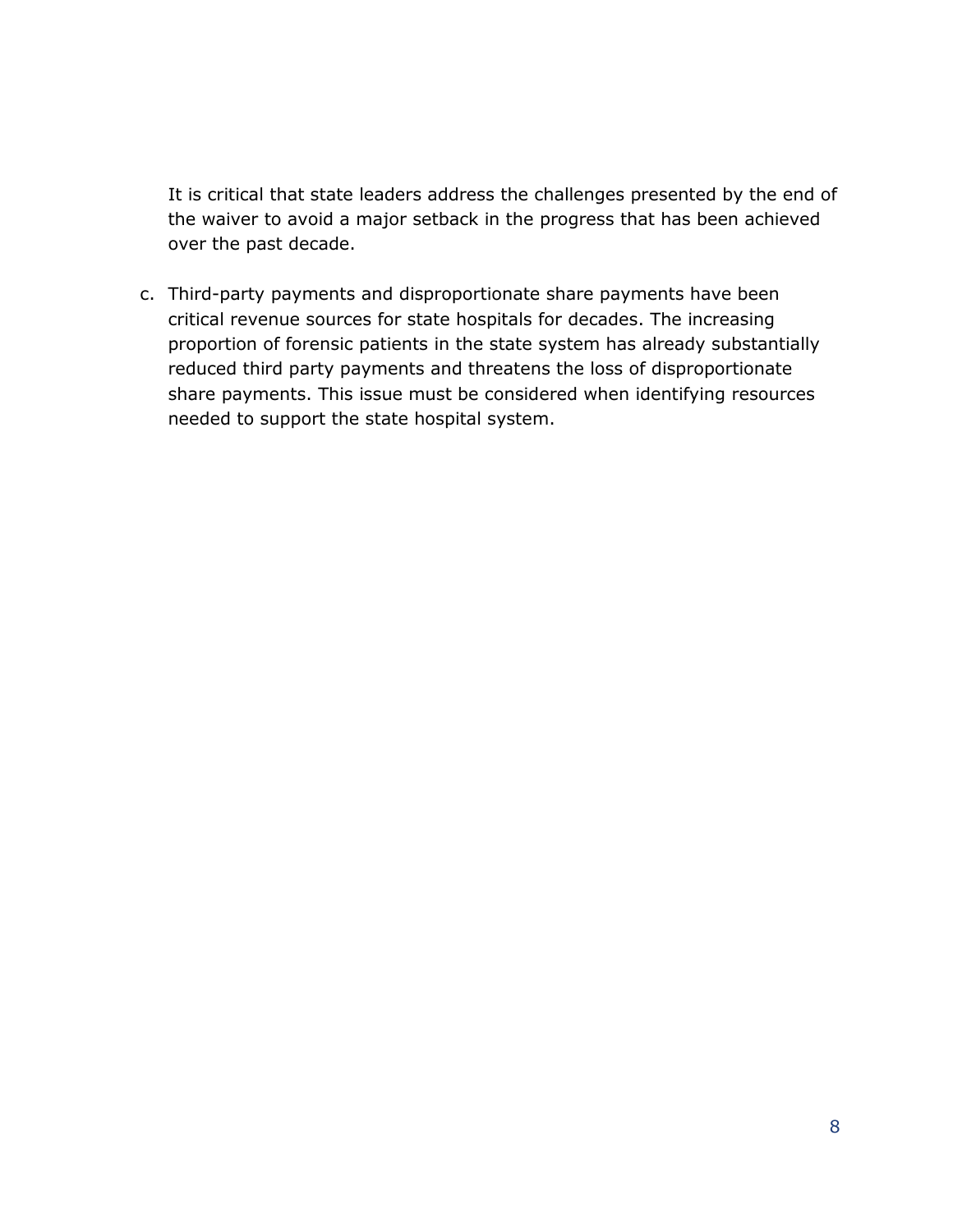# <span id="page-10-0"></span>**Joint Committee on Access and Forensic Services: Workgroup Recommendations**

### **Workforce:**

- Explore loan forgiveness opportunities for health professionals working in the publicly funded mental health system;
- Provide summer fellowships, clerkships, and specialty curriculum tracks for undergraduate students interested in the mental health field;
- Provide scholarships or partial scholarships for Certified Peer Support training and Recovery Coach training;
- Increase Graduate Medical Education slots specific for residency in community psychiatry;
- Explore opportunities to incorporate community mental health services in psychiatry training programs and develop additional academic and public partnerships with the aim to increase available workforce opportunities; and
- Address the need for competitive pay, particularly at the lower end of the pay scale.

### **Housing**

- Expand Affordable Community-Based Housing Options
	- ▶ Create incentives to develop affordable/supportive housing opportunities for persons with IDD and behavioral health disabilities;
	- Encourage both for-profit and not-for-profit developers to include supportive housing units through the scoring criteria of the Qualified Allocation Plan for the Low-Income Housing Tax Credit program;
	- Create a supportive housing set aside linked with policy priorities to explicitly create integrated supportive housing for institutional populations;
	- $\triangleright$  Provide funding for capital investments to build permanent housing, transitional housing, and recovery housing for persons with IDD and behavioral health disabilities;
	- Replicate or expand existing programs, like the Supportive Housing Rental Assistance program, to incorporate more disability populations like persons with IDD and behavioral health disabilities; and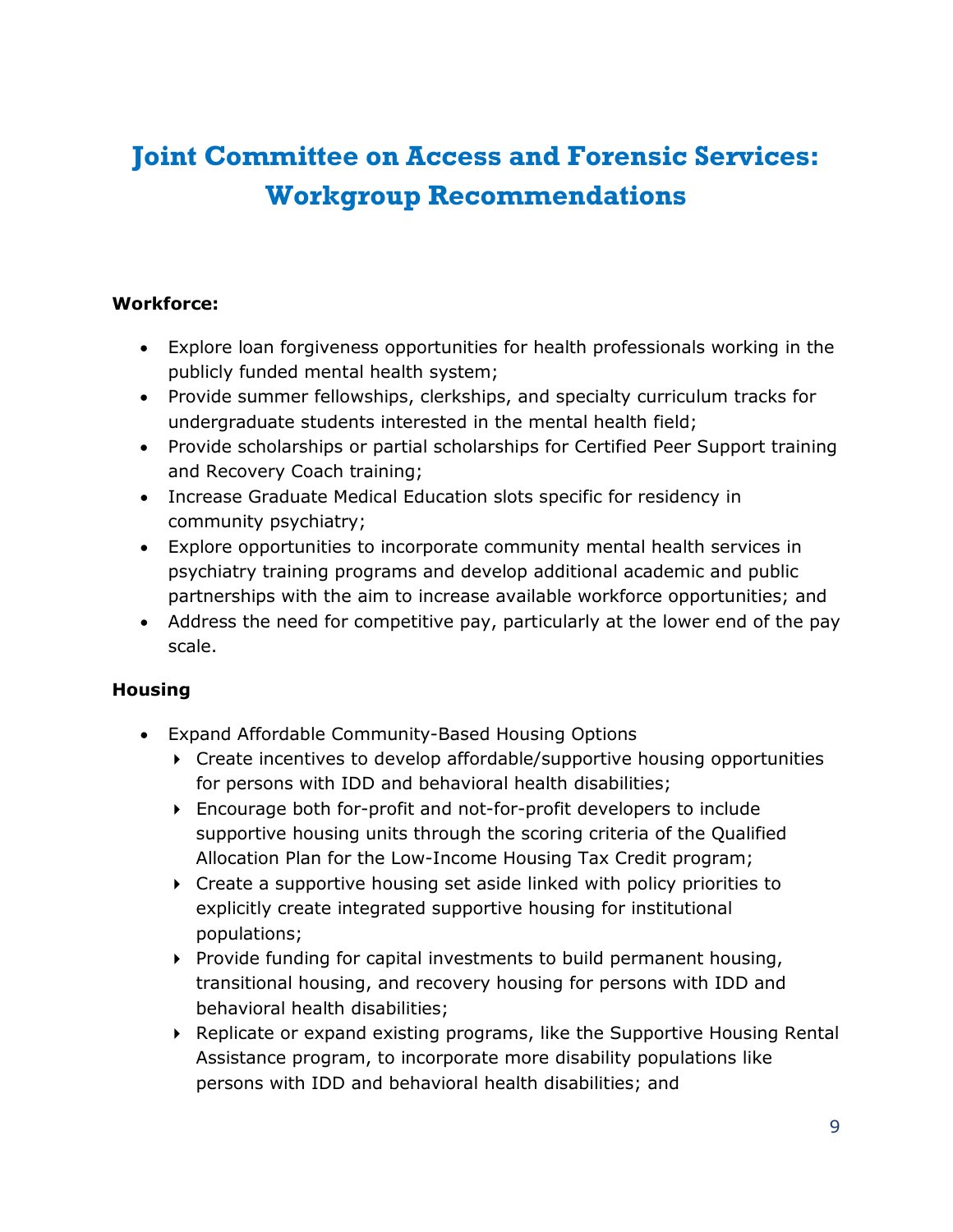- Target dedicated resources to support individuals with a history of criminal involvement.
- Expand Access to Tenancy Support Services
	- ▶ Provide funding and request Legislative approval to develop a Medicaid waiver benefit that will provide more comprehensive tenancy support services for persons with IDD and behavioral health disabilities;
	- $\triangleright$  Develop and support ongoing training opportunities for the existing workforce to provide tenancy support services to persons with IDD and behavioral health disabilities; and
	- Expand and enhance state funded Housing Navigator capacity across the state.
- Greater development of community-based services that further evolve the continuum of care (e.g. forensic nursing homes for patients that have been on long-term forensic commitments who no longer pose a credible risk of harm to others, who nevertheless are "stuck" in state hospitals) and more housing/supportive housing options, group homes;
- Significant expansion of community services to support implementation and expansion of pre-charge diversion programs to include on-site diversion staff in jail settings;
- Statutory changes as needed to prevent individuals deemed Incompetent to Stand Trial for relatively low offenses from being served in the most restrictive setting such as state hospitals; and
- Consider a formalized conditional release program for forensic patientsmodeled after those in some other large states.

### **Step-Down Facilities**

- Explore financing options and regulatory issues for establishing step-down models of care;
- Leverage existing statutory authority to develop or expand regional transitional step-down units for individuals on civil or forensic commitment; and
- Explore blended facility-based models of care with 24-hour, 7-day-a-week staffing for those with the most severe cases of mental illness.